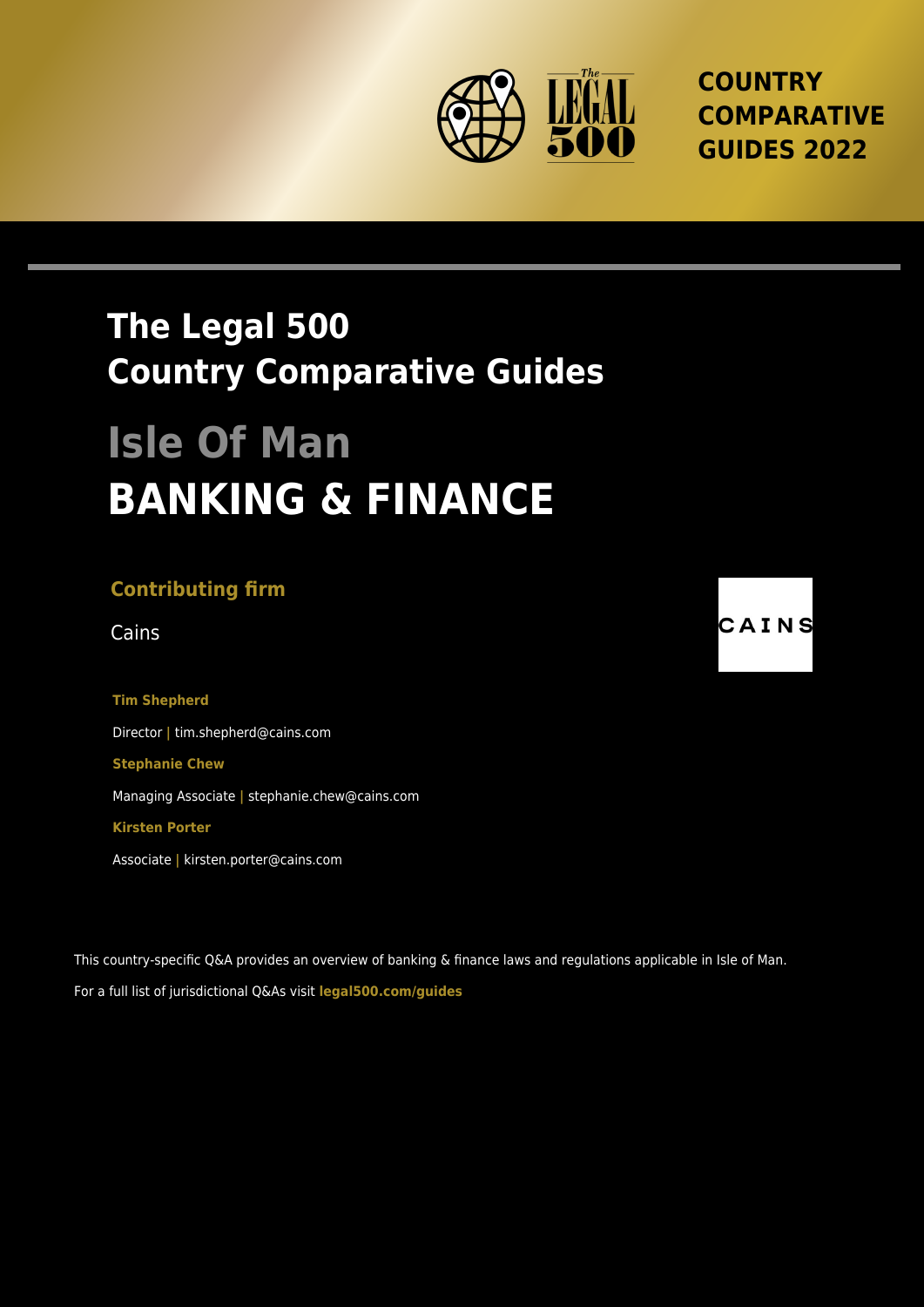## **ISLE OF MAN BANKING & FINANCE**



#### **1. What are the national authorities for banking regulation, supervision and resolution in your jurisdiction?**

All banks in the Isle of Man are subject to a licensing and supervision regime administered by the Financial Services Authority ("**FSA**"). The FSA is an independent statutory body whose functions include the licensing, supervision and regulation of deposit takers, insurance companies, money transmission services and credit unions.

The Isle of Man Office of Fair Trading ("**OFT**") has a role in the registration and regulation of moneylenders.

#### **2. Which type of activities trigger the requirement of a banking licence?**

Absent a relevant exemption or exclusion, deposit taking by way of business in or from the Isle of Man is a regulated activity which requires a Class 1 licence. "Deposit taking" means: (i) accepting deposits of money from any persons and where such money is lent to others, or any other activity of the person accepting the deposit is financed out of the capital of or interest received on the deposited monies; or (ii) operating a representative office of a foreign bank.

For completeness, the provision of loans in the Isle of Man may require registration with the OFT unless such activity falls outside the scope of the Money Lenders Act 1991 (such as where lending is by a body corporate (wherever incorporated) to another body corporate (wherever incorporated) or to any other person apart from a sole trader).

#### **3. Does your regulatory regime know different licenses for different banking services?**

There are three sub-categories under a Class 1 licence:

i. Class 1(1) retail/non-restricted deposit taking

business;

- ii. Class 1(2) restricted deposit taking business (under which banks may not accept deposits from retail customers and such deposits are not covered by the DCS (see response to question 23 below);
- iii. Class 1(3) representative office of a foreign bank (under which representative offices may only undertake marketing and business development activities; the foreign bank must not undertake any transactions in or from the Isle of Man).

Additional classes of licence apply to other regulated activities such as investment business and money transmission services (including the issuance of electronic money).

#### **4. Does a banking license automatically permit certain other activities, e.g., broker dealer activities, payment services, issuance of e-money?**

Separate licences will need to be obtained depending on the type/nature of regulated activity intended to be undertaken.

#### **5. Is there a "sandbox" or "license light" for specific activities?**

No. However, a Class 1(3) licence permits banks (on a restricted basis) to establish a place of business in the Isle of Man to "test the waters" (though such entities are unable to accept deposits other than from their head office outside the Isle of Man).

#### **6. Are there specific restrictions with respect to the issuance or custody of crypto currencies, such as a regulatory or voluntary moratorium?**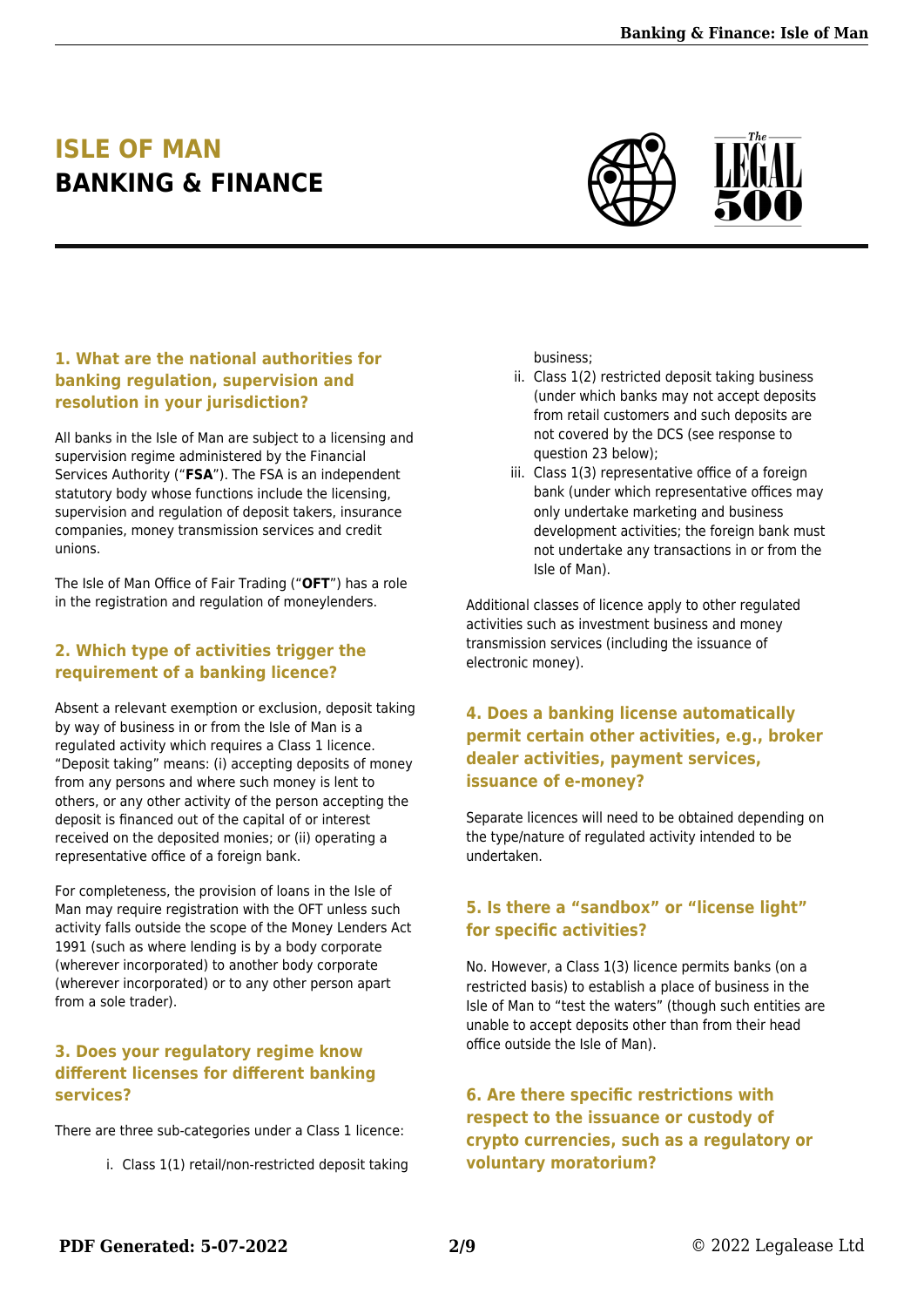Currently no specific legislation exists with respect to the issuance or custody of cryptocurrencies in the Isle of Man. The FSA has issued some guidance in respect of its licensing attitude to token/crypto asset activity and regulation, which can be found at the following link: [https://www.iomfsa.im/media/2717/regulatory-perimeter](https://www.iomfsa.im/media/2717/regulatory-perimeter-faqs.pdf)[faqs.pdf](https://www.iomfsa.im/media/2717/regulatory-perimeter-faqs.pdf). Any entity issuing or providing custody of crypto currencies in or from the Isle of Man or running a token exchange for cryptocurrencies (e.g. Bitcoin) should register with the FSA under The Designated Businesses (Registration and Oversight) Act 2015 (as amended June 2019), and additionally shall be required to have at least two Isle of Man resident directors and be managed and controlled from the Isle of Man. However running an exchange for tokenised securities (as described in the FSA's guidance note at the following link: [https://www.iomfsa.im/media/2720/regulatory-perimeter](https://www.iomfsa.im/media/2720/regulatory-perimeter-for-tokens.pdf)[for-tokens.pdf](https://www.iomfsa.im/media/2720/regulatory-perimeter-for-tokens.pdf)) would require such an exchange to be operated as a crowd funding platform and the operators of the same are required to be appropriately licensed by the FSA.

Guidance to consumers concerning cryptocurrencies can be found on the FSA's website at:

[https://www.iomfsa.im/fsa-news/2020/oct/consumer-awa](https://www.iomfsa.im/fsa-news/2020/oct/consumer-awareness-cryptocurrencies/) [reness-cryptocurrencies/](https://www.iomfsa.im/fsa-news/2020/oct/consumer-awareness-cryptocurrencies/).

#### **7. Do crypto assets qualify as deposits and, if so, are they covered by deposit insurance and/or segregation of funds?**

Crypto assets do not qualify as "deposits" for the purposes of the Regulation Activities Order 2011 (as amended).

#### **8. What is the general application process for bank licenses and what is the average timing?**

A Class 1 deposit taking licence is issued to banks with a full presence on the Isle of Man, and to subsidiary companies or branches of banks licensed in other jurisdictions applying equivalent regulatory standards to those on the Isle of Man. In the case of branches of banks licensed elsewhere, a deposit taking licence is only granted when the regulator of the head office of the bank agrees to exercise consolidated supervision with the FSA, which includes consideration of capital adequacy.

Any entity looking to undertake a regulated activity should contact the FSA to arrange a meeting as soon as possible in advance of the desired date for commencing business. Following which, a thorough evaluation will be undertaken by the FSA to ensure various criteria (such as integrity, competence and solvency) are met.

To apply for a licence, the relevant sections of the application form (which may be found on the FSA's website) together with a full suite of supporting documents (which includes a business plan) must be completed and submitted to the FSA. A non-refundable fee is also payable upon a licence application.

The FSA's current published service standard for processing an application, from receipt of a complete application to an issuance of its decision, is approximately six months. An application may take considerably longer than six months to process if it is incomplete or if there are issues in relation to the applicant or any of its key persons which may require further investigation.

#### **9. Is mere cross-border activity permissible? If yes, what are the requirements?**

Where a regulated activity is not carried out in or from the Isle of Man (i.e. on a pure cross-border basis), there will not be any requirement to hold a licence. Although there is some statutory guidance as to what "in or from" the Isle of Man means for the purposes of the Financial Services Act 2008 (as amended) (the "**Act**"), this is largely a question of fact and must be based on the circumstances upon which the regulated activity is conducted in connection with the Isle of Man.

#### **10. What legal entities can operate as banks? What legal forms are generally used to operate as banks?**

The banking sector in the Isle of Man is dominated by branches and subsidiaries of the main UK clearing banks. Many other UK and foreign banks are also established on the Isle of Man, together with branches and subsidiaries of major UK building societies. As such, banks tend to take the form of limited companies, with larger banks typically being public limited companies and smaller ones being both public companies and private companies.

#### **11. What are the organizational requirements for banks, including with respect to corporate governance?**

The FSA has issued a guidance note relating to the corporate governance of licensed deposit takers on the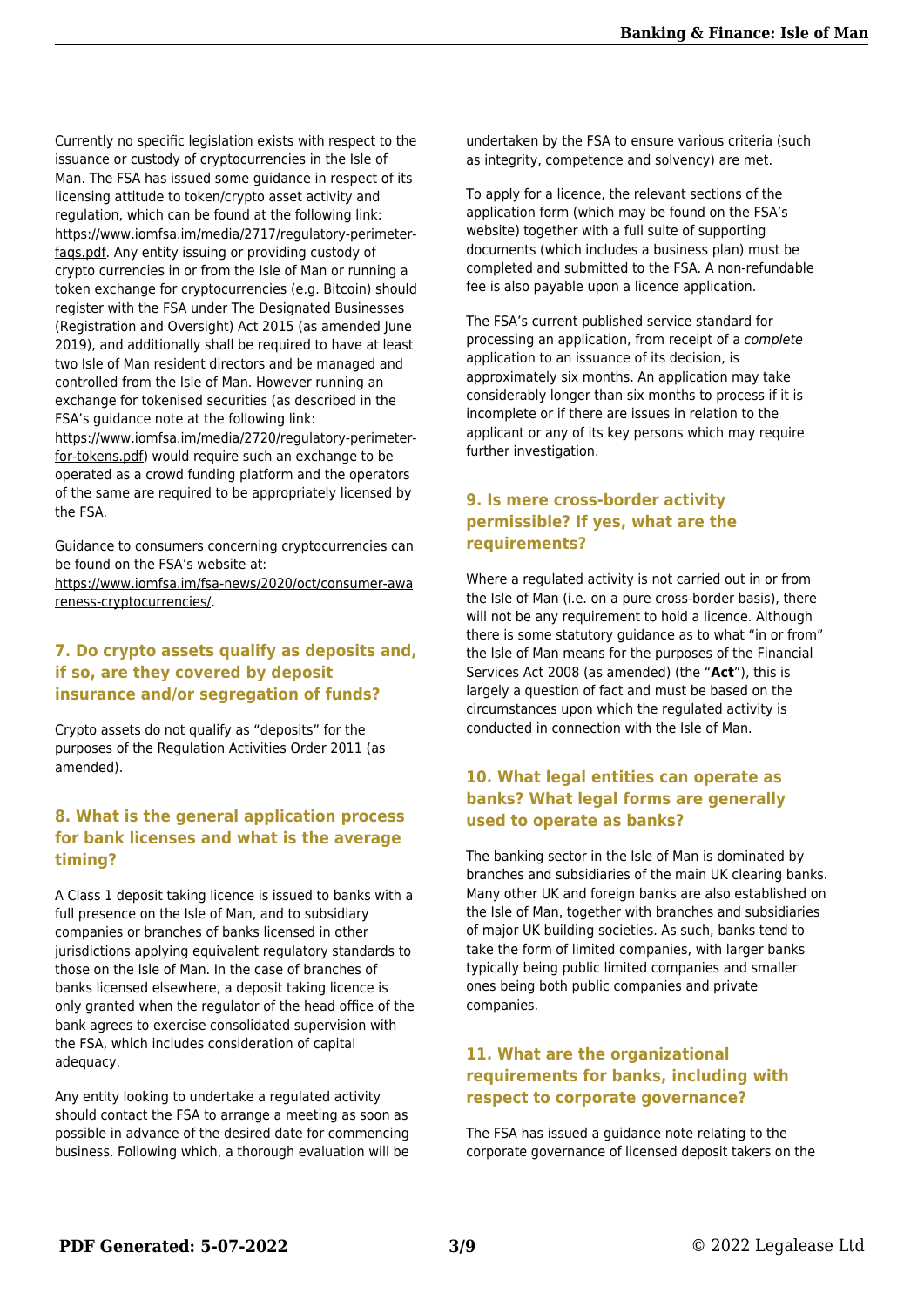Isle of Man, within which the FSA has emphasized the need for sound corporate governance for the protection of investors and the security of business, risk management, and the adherence of directors to the duties and responsibilities of directors under the laws of the Isle of Man. A copy of this guidance note may be found on the FSA's website (iomfsa.im).

The Financial Services Rule Book 2016 (as amended 2019) (the "**Rule Book**"), which applies to certain licenceholder (eg. other than Class 1(3) licenceholders), further contains rules relating to corporate governance, such as ensuring that regulated activities are managed and controlled from the Isle of Man.

#### **12. Do any restrictions on remuneration policies apply?**

There are no specific restrictions on remuneration though the Rule Book sets out a remuneration policy which requires a licenceholder to establish an effective remuneration policy that, amongst other things, addresses the risk of inappropriate remuneration and contains measures for the proper management of incentive schemes.

#### **13. Has your jurisdiction implemented the Basel III framework with respect to regulatory capital? Are there any major deviations, e.g., with respect to certain categories of banks?**

The Isle of Man has taken a flexible approach to rolling out key elements of Basel III and specific implementation proposals have been and continue to be, subject to local consultation. The first phase of implementation (effective 1 July 2017) saw amendments being made to the Rule Book to set out new capital adequacy rules which apply to all Isle of Man incorporated entities holding either a Class 1(1) or Class1(2) licence. Under the Rule Book, such a Class 1 licenceholder must from 1 July 2017, inter alia:

- i. establish and maintain an internal capital adequacy assessment process ("**ICAAP**") appropriate to the nature and scale of its business;
- ii. ensure that its capital requirements does not fall below the prescribed minimum (being a CET1 ratio of 85%, Tier 1 ratio of 8.5% or Total capital ratio of 10% (or such other ratio as prescribed by the FSA)); and
- iii. immediately notify the FSA if at any time it has reason to believe that its CET1 ratio, Tier

1 ratio or Total capital ratio is below the minimum capital requirements set out in (ii) above, or is within 1% of the minimum capital requirement (for Total capital ratio only).

The FSA has a duty to review a bank's ICAAP and each bank must be able to explain its ICAAP to the FSA.

#### **14. Are there any requirements with respect to the leverage ratio?**

Currently no decision has been made with respect to the implementation of a leverage ratio requirement though pursuant to a discussion paper produced by the regulators of the British Crown Dependencies (including the Isle of Man) (the "**Tri-Party Group**") on Basel III Leverage Ratio (the "**Basel III Paper**"), it was proposed that only locally incorporated banks should be included within the scope of any proposed leverage ratio reporting requirement.

Under the Basel III Paper, it was proposed that the leverage ratio is defined as the Capital Measure (the numerator) divided by the Exposure Measure (the denominator), with this ratio expressed as a percentage. It was also proposed that the Capital Measure for the leverage ratio is Tier 1 capital as defined in section 5 of the Tri-Party Group Discussion Paper on Basel III: Capital Adequacy issued in December 2013, and the Exposure Measure for the leverage ratio should generally follow the accounting measure of assets subject to certain principles.

#### **15. What liquidity requirements apply? Has your jurisdiction implemented the Basel III liquidity requirements, including regarding LCR and NSFR?**

The FSA has not yet implemented the Basel III liquidity framework though understand consultations on the same are to be undertaken during the course of 2020. The FSA's proposals with regards the implementation of Basel III in the Isle of Man are intended to establish a robust liquidity standard, whilst recognising international best practice. Whilst in some areas they diverge from Basel III, this reflects local circumstances, including the fact that almost all banks in the Isle of Man (and across the Crown Dependencies) are part of wider groups that manage liquidity on a consolidated basis.

It is considered that commencing the reporting of NSFR data and an NSFR ratio would be beneficial as, amongst other things, the data would be useful in itself, providing a snapshot of the balance of longer term funding vs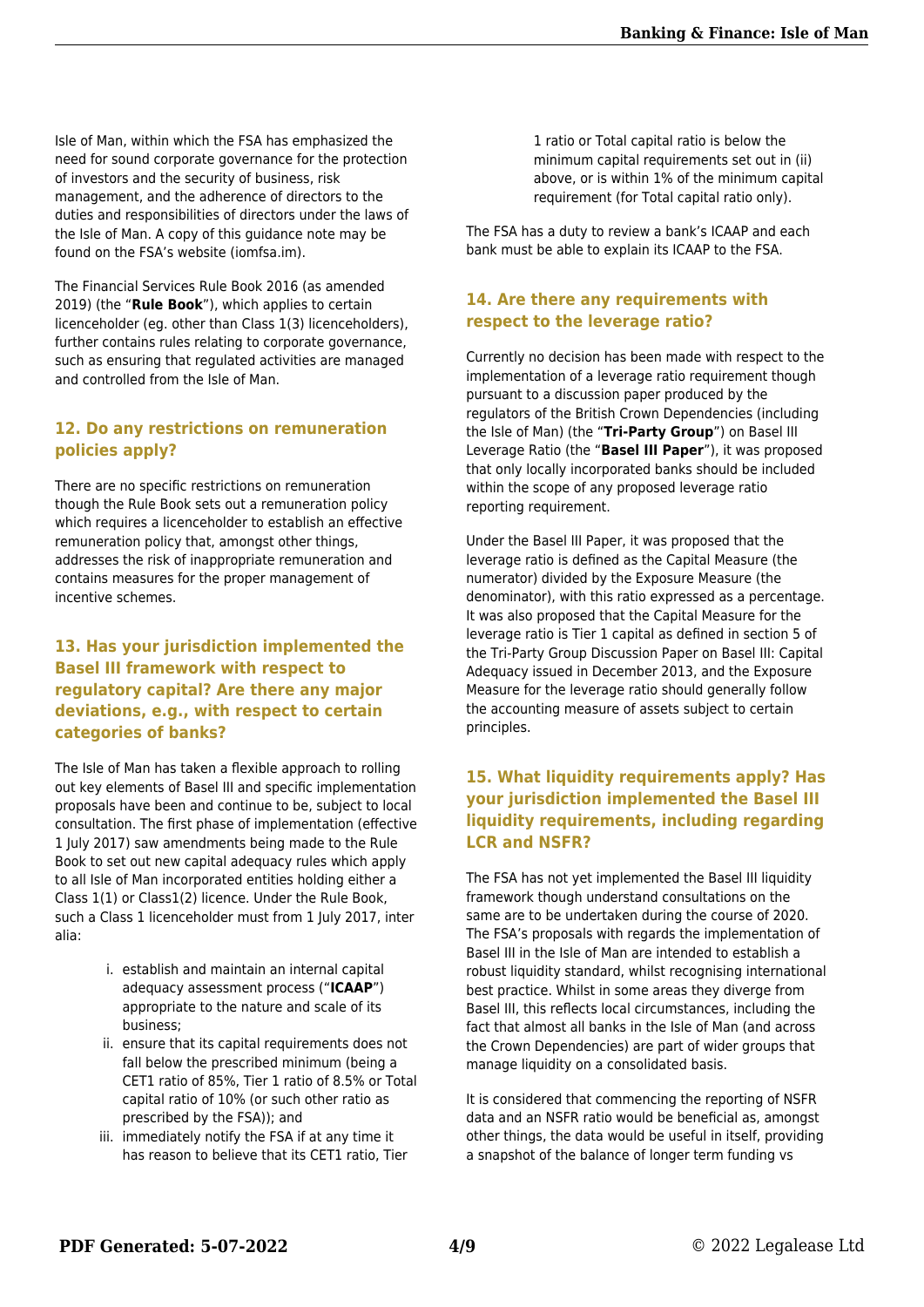longer term lending, and the data will enable the evaluation of the benefits of the NSFR and whether any changes should be made to it to reflect local circumstances. Based on feedback received to the Discussion Paper "Basel III: Liquidity" (the "**Liquidity DP**"), no respondents raised objections to the proposal to require NSFR reporting and this will be developed in due course alongside LCR reporting.

The FSA notes in the Liquidity DP that the Basel III LCR standard is similar to the approaches already prescribed locally in that it requires predicted outflows to be met by a mixture of predicted inflows and High Quality Liquid Assets ("**HQLA**"), and predicted flows are based on a mixture of contractual and behaviourally based projections. The main differences are:

- i. the definition of HQLA in the Basel III LCR standard is different to the types of marketable assets used in the Crown Dependencies; generally, the definition in Basel III is tighter;
- ii. the LCR limits the extent to which inflows may offset outflows and obviate the need to hold HQLA; HQLA must exceed 25% of adjusted outflows in all cases;
- iii. the allowance for depositor behaviour is different: the FSA allows percentages that vary across banks, based on individual submissions; and
- iv. the FSA applies in addition, a one-week metric.

The Tri-Party Group is of the view that significant adverse impacts, if the LCR were implemented unaltered, would perhaps most likely arise from: (1) the treatment of fiduciary deposits; (2) more limited recognition of inflows; and (3) the tighter definition of liquid assets.

The Liquidity DP, together with feedback on the same, may be viewed on the FSA's website (iomfsa.im).

#### **16. Do banks have to publish their financial statements? Is there interim reporting and, if so, in which intervals?**

All Class 1 licenceholders incorporated in the Isle of Man are required to make their audited financial statements available for public inspection within 4 months of its annual reporting date. The contents of such a Class 1 licenceholder's annual financial return must comply with the requirements under the Rule Book.

A relevant Class 1 licenceholder must also display a notice in its registered office (and all other offices in the Island) stating that (i) a copy of its latest audited Statement of Financial Position together with the last auditor's report (as it appears in the audited financial statements) may be inspected by any person on demand; and (ii) copied are available to be taken away. Such a Class 1 licenceholder's annual financial statements must also be available for public inspection on its website.

The requirement to comply with interim reporting will apply to public companies (which are subject to relevant disclosure rules of a stock exchange). No Isle of Man interim reporting requirements are currently present though the Rule Book requires all relevant Class 1 licenceholders to prepare deposit taking returns as at each quarter end.

#### **17. Does consolidated supervision of a bank exist in your jurisdiction? If so, what are the consequences?**

When licensing a foreign subsidiary or branch, the FSA requires prior approval by the home regulator and will not grant a license to a branch unless it is satisfied that the regulator of the home country is prepared to exercise consolidated supervision over the Isle of Man branch. As almost all the licensed banking activities in the Isle of Man are foreign owned, cooperation with the supervisory authority of the home country is of essential importance to the FSA.

The FSA believes that appropriate international cooperation between regulators is fundamental to the integrity of the international financial system and is committed to meeting its international obligations. The FSA is able to provide assistance to overseas authorities in relation to the regulation and supervision of licensed financial services businesses. This power is of particular importance in the global financial services market place to ensure consolidated supervision of regulated groups. Examples include:

- i. obtaining information from, and providing information to, overseas authorities in respect of new applications for licensing and/or approval in the overseas jurisdiction, or in respect of applications on behalf of principal persons (beneficial owners and senior management of financial institutions);
- ii. Obtaining and providing information where it is suspected that a person is conducting financial business in an overseas jurisdiction without a licence; and
- iii. assisting overseas authorities to undertake onsite examinations of branches of overseas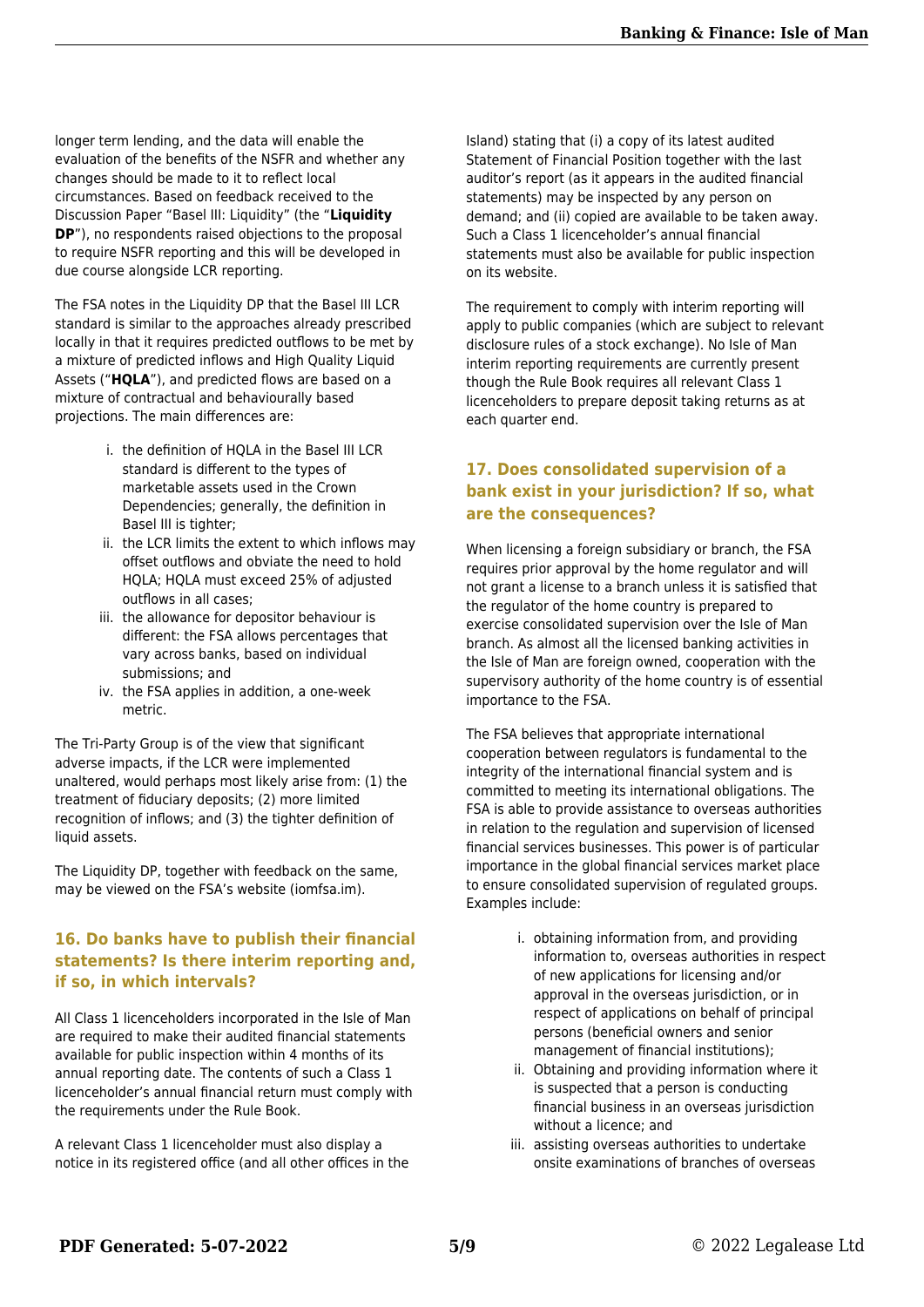companies based in the Isle of Man.

Consequently one of the main consequences of such consolidated supervision of a bank is that, where an overseas securities regulator has entered into a mutual assistance agreement with the FSA, the FSA is empowered to exercise powers on their behalf to assist in the exercise of their functions. Thus, the FSA can exercise its powers of inspection and investigation, including the power to obtain written and oral explanations and to require the production of documents, on behalf of that regulator. The FSA may also communicate to that regulator information which is in its possession, whether or not as a result of the exercise of any of its powers, subject to certain legal safeguards and conditions.

#### **18. What reporting and/or approval requirements apply to the acquisition of shareholdings in, or control of, banks?**

A Class 1 licenceholder incorporated in the Isle of Man must obtain the FSA's prior consent before:

- i. any person acquires a controlling interest in it; or
- ii. any changes take place to an existing controlling interest in it, which would take that controlling interest from either: (a) 50% or less to over 50%; or (b) 75% or less to over 75%.

For these purposes a "controlling interest" is interpreted by reference to the definition of "controller" in the Act (ie. A person who alone or with others can exercise 15% or more of the voting rights at any general meeting of the licenceholder or another body corporate of which it is a subsidiary).

#### **19. Does your regulatory regime impose conditions for eligible owners of banks (e.g., with respect to major participations)?**

All persons with responsibility for the management and control of the business and key persons holding Controlled Functions must satisfy the FSA that they are "fit and proper". Guidance as to what would be considered to be '"fit and proper" are found on the FSA's website and includes such factors as whether an individual's holding of a particular role or interest would expose the bank to undue risk.

The concept of fitness and propriety appears in a number of pieces of regulatory legislation, and the overarching interpretation of the term includes the consideration of an individual's integrity, financial standing and their competence and capacity.

#### **20. Are there specific restrictions on foreign shareholdings in banks?**

There are no specific restrictions on foreign shareholdings in banks.

#### **21. Is there a special regime for domestic and/or globally systemically important banks?**

The Isle of Man's framework for dealing with domestic systematically important banks ("**D-SIBs**") is drawn from the Basel Committee's framework (the "**D-SIB Framework**"). The FSA's assessment is based on the following four factors, with appropriate weightings: (i) size; (ii) interconnectedness; (iii) substitutability/jurisdiction's financial institution infrastructure; and (iv) complexity.

A two-stage approach is used to assess and then identify D-SIBs. The first, involves assessing the quantitative factors of size and substitutability, using an indicatorbased approach and the second qualitative stage, involves judgement and therefore is naturally more subjective.

The D-SIB identification methodology applies both to branches of overseas banks as well as banks incorporated in the Isle of Man.

The FSA will notify individual banks of their designation as a D-SIB and provide details of the analysis which has led to that designation. The FSA plans to introduce a more graduated impact assessment for the banking sector, with D-SIBs considered the highest impact firms. This will lead to the FSA fine tuning and tailoring its strategy for supervising banks generally, and, for individual D-SIBs will include:

- i. more in depth assessments of D-SIBs (such as more frequent on-site assessments, and / or dialogue and engagement on specific areas of risk or importance, for example through more formal regular meetings):
- ii. an increased focus on the risk management, governance structures, and risk profiles, including more frequent engagement with boards (for Isle of Man incorporated D-SIBs), senior management, and receipt of risk and audit reports; and
- iii. a deep and thorough understanding of the recovery planning, resolution planning and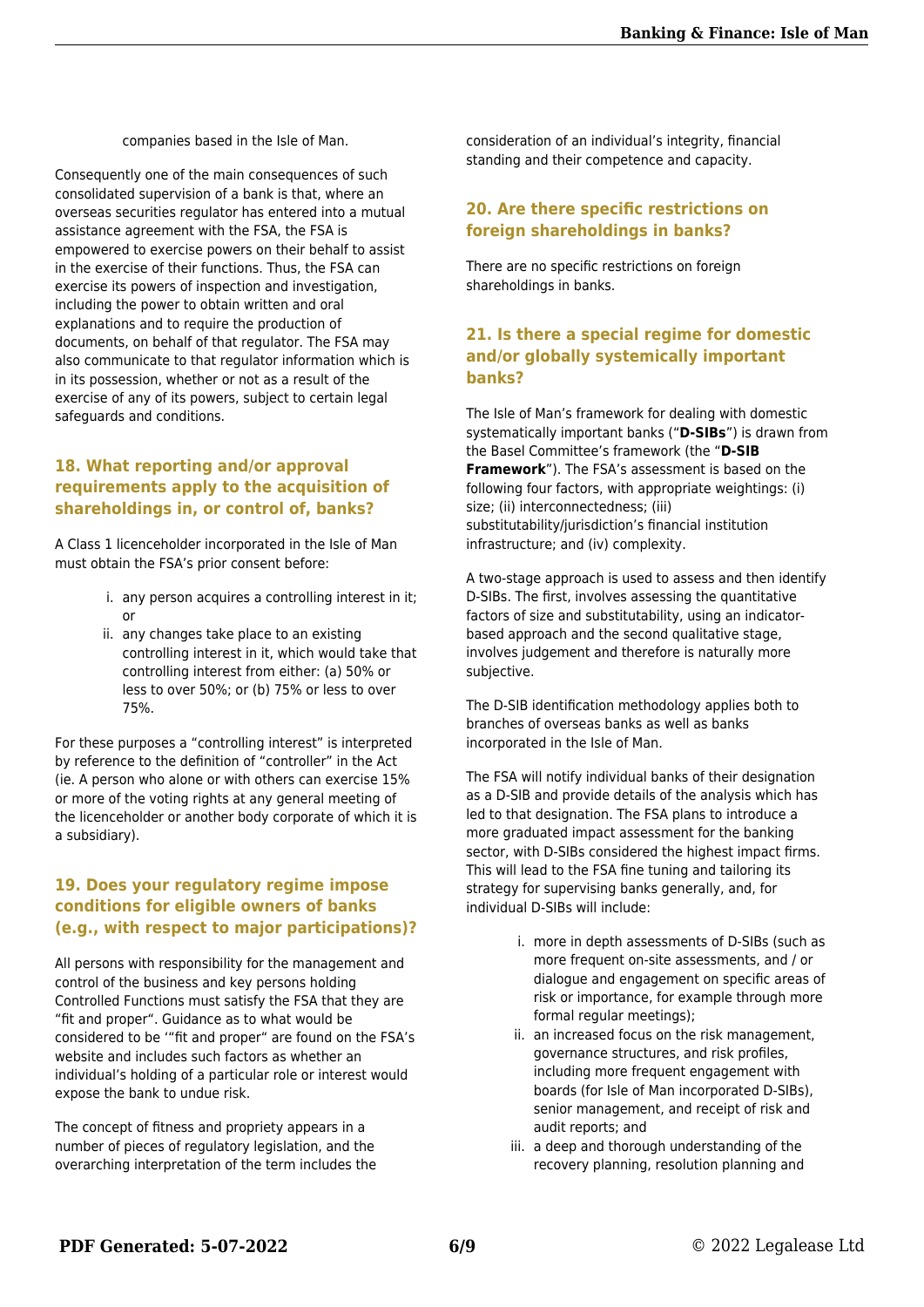resolution strategy for the D-SIB, both at a local and a group level.

#### **22. What are the sanctions the regulator(s) can order in the case of a violation of banking regulations?**

Depending on the nature of the breach, sanctions range from reprimands to fines (including discretionary civil penalties) to suspension or loss of licence. There are also criminal sanctions for certain violations (e.g. where a regulated activity is being carried on by a person who is not permitted to do so).

#### **23. What is the resolution regime for banks?**

Following a public consultation undertaken by the Isle of Man Treasury (the "**Treasury**") in 2020 regarding the Bank (Recovery and Resolution) Bill 2020 (the "**BRR Bill**"), the BRR Bill has been considered by Tynwald and the Bank (Recovery and Resolution) Act 2020 (the "**BRR Act**") came fully into force on 4 January 2021. Since such date, the FSA has been the resolution authority for the Isle of Man for the purposes of the BRR Act.

The BRR Act is similar in scope and content to legislation enacted in the European Union (i.e. the EU's Bank Recovery and Resolution Directive 2014/59/EU) and the UK (i.e. the Banking Act 2009). It provides the FSA (as resolution authority) with new powers to deal with banks which are "failing or likely to fail" (e.g. see our response to question 24 below, regarding the bail-in tool included within the BRR Act). Such powers are intended to minimize the impact of a bank failure on the real economy and the public finances.

Pursuant to part 5 of the BRR act, a Bank Resolution Fund (the "**Fund**") will be established to fund the work of the FSA acting in its capacity as the Island's resolution authority. Funding for the Fund will partly come from levying contributions on banks and partly from the Treasury. The FSA (as resolution authority) is also permitted to borrow and to take out insurance for the purposes of the BRR Act. The maximum amount which can be paid out of the Fund is £60 million and the FSA (as resolution authority) must seek to recover from the bank in resolution any funds paid out and may, if there is any negative balance left to the Fund following recovery of as much as possible from the bank in resolution, recover such balance from other banks over a period of 10 years.

Part 11 of the BRR Act provides a framework for the FSA to recognize and assist foreign resolution actions (e.g. by the Bank of England as the resolution authority for the UK), although the FSA (as resolution authority) is required to consult with the Treasury prior to making a "recognition order". The FSA may make such an order in respect of a bank which is an Isle of Man subsidiary of a foreign bank.

Part 13 of the BRR Act sets out a dedicated winding-up procedure for banks in the Isle of Man which are incapable of being resolved. Consequently, since the BRR Act came into force it is no longer possible to windup a bank in the Island using our normal corporate winding-up legislation. An application for a bank windingup order under the BRR Act may be made by the FSA (as resolution authority), the Treasury, the bank or any shareholder or creditor of the Bank. The Isle of Man Court is required to consult the FSA (as resolution authority) before making a decision on such an application and to give "due consideration" to the FSA's views.

#### **24. How are client's assets and cash deposits protected?**

The FSA requires banks to have contingency arrangements in place to cope with increased depositor withdrawals and may also require enhanced reserves when more difficult conditions arise. In the case of a branch, the FSA normally relies upon the overseas regulator in the country where the bank has its head office to undertake supervision of the bank's financial strength. In such cases, to gauge the safety of placing funds with the Isle of Man branch, depositors are well advised to review information available about the 'head office' and the company. In the case of banks that are incorporated in the Isle of Man (i.e. they are Isle of Man companies) the Isle of Man's regulatory regime has established requirements designed to protect a bank's viability. The international standard, Basel II, was adopted in the Isle of Man in line with all main European and other jurisdictions in January 2008. In addition to applying standard minimum capital requirements for a range of risks, Basel II facilitates the specific analysis of each bank's full risk profile and enables their capital requirements to be increased to reflect these. The FSA is currently considering the implementation of Basel III in the Isle of Man which is the revised international standard in relation to capital and liquidity.

Although there is no ultimate safeguard, the FSA considers the following factors relevant to the protection of client's assets and cash deposits:

> i. the quality of banks operating in the Isle of Man;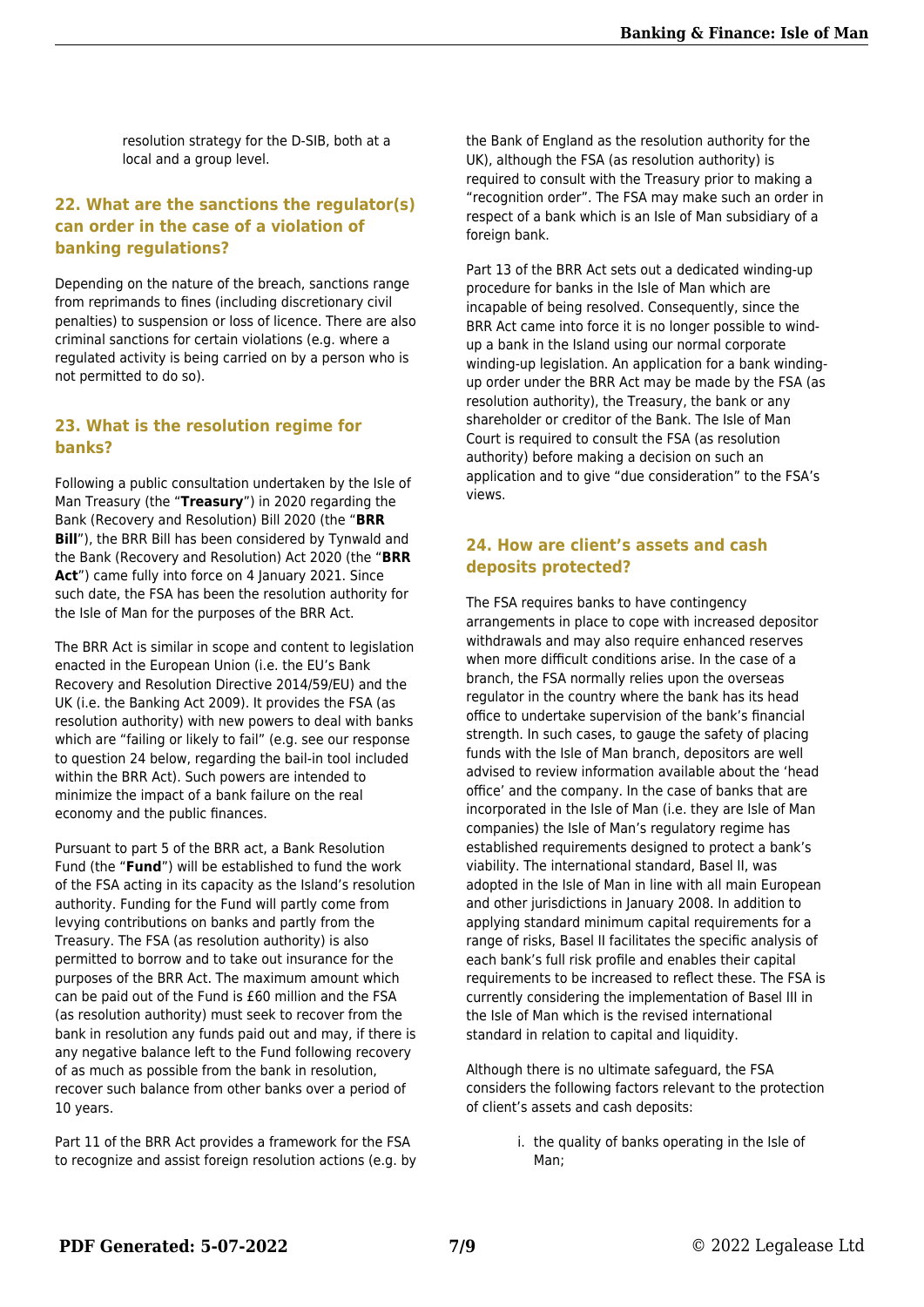- ii. the regulatory requirements and supervisory oversight applied by the FSA to banks in the Isle of Man (such as, stringent requirements under the Rule Book which apply to licenceholders holding client assets); and
- iii. the availability of a depositor compensation scheme ("**DCS**"), which ensures that personal depositors are covered for up to £50,000 of their savings with any Class 1(1) deposit taker. Most other categories of depositor (companies, trusts etc) are covered up to a maximum of £20,000 but only for deposits with Class 1(1) licenceholders.

#### **25. Does your jurisdiction know a bail-in tool in bank resolution and which liabilities are covered?**

The BRR Act has introduced the bail-in tool and sets out the purposes for which it may be applied by the FSA (as resolution authority). Part 8 of the BRR Act sets out the entire gamut of Resolution Tools, including the bail-in tool. Such tool allows the FSA (as resolution authority) to write-down, or cancel entirely, part or all of the liabilities owed by a bank and/or potentially convert them into equity, all with the aim of restoring it to financial soundness and long-term viability. However, certain liabilities are excluded from the scope of the FSA's writedown or conversion powers: including covered deposits, secured liabilities, liabilities of the Bank acting as fiduciary, salaries owed to employees of the bank and liabilities in respect of the DCS (as defined in question 24 above).

#### **26. Is there a requirement for banks to hold gone concern capital ("TLAC")?**

There are currently no requirements for Isle of Man incorporated banks to hold gone concern capital. However, non-Isle of Man incorporated banks will tend to follow the regulations of its head office and the relevant regulations applicable to its head office as to capital requirements.

#### **27. In your view, what are the recent trends in bank regulation in your jurisdiction?**

In the wake of the global financial crisis of 2008, international governments have been working to ensure that the cost burden of any future bank failure is for the account of its shareholders and creditors, and not for the taxpayers. One learning from the financial crisis was the

need for banks themselves to develop detailed resolution plans (sometimes referred to as living wills) as to how they would seek to recover from a stress event, or events, serious enough to threaten the viability of the bank. The FSA requires banks incorporated in the Isle of Man to prepare recovery plans and to keep them up to date as detailed in the FSA's Guidance Notes for Deposit Takers entitled "Recovery Planning" published in January 2021. The BRR Act (as defined in question 22 above) is the Isle of Man's response and adaptation of the "Key Attributes of Effective Resolution Regimes for Financial Institutions", published by the Financial Stability Board, a body created by the G20 Governments in response to the financial crisis.

There has also been a wave of recent reforms on the Island following MONEYVAL's assessment in 2016 and published mutual evaluation report in December 2016 ("**MER**"). The MER demonstrated that, whilst the Isle of Man had a strong technical framework, more work needed to be carried out to make it effective in practice. In particular there were a number of important recommendations made concerning financial intelligence, financial investigation and prosecution and recovering the proceeds of crime. The Isle of Man government, regulatory and law enforcement authorities have undertaken a considerable amount of work to address the issues identified in the MER. This includes significant investment in the Financial Crime Unit, the Economic Crime Unit (which conducts investigations) and the introduction of a dedicated Asset Recovery Unit, specifically to identify restraint and confiscate the proceeds of crime. The Isle of Man continues to report back to MONEYVAL on an annual basis to confirm the improvements that have been delivered in relation to the recommendations made within the MER.

#### **28. What do you believe to be the biggest threat to the success of the financial sector in your jurisdiction?**

The Isle of Man has a long standing and deserved reputation for its prudent fiscal policies. In September 2021 the Isle of Man government issued £400 million of sustainable bonds with a coupon of 1.625% which were given a credit rating of Aa3 from Moody's. Despite the recent economic challenges as a result of the ongoing COVID-19 pandemic and the UK exit from the EU, the annual GDP of the Isle of Man continues to grow.

However, as set out in the Isle of Man Government's second National Risk Assessment of Money Laundering and the Financing of Terrorism ("**NRA**"), the relevant authorities and professional service providers in the Island, in keeping with those in all other responsible